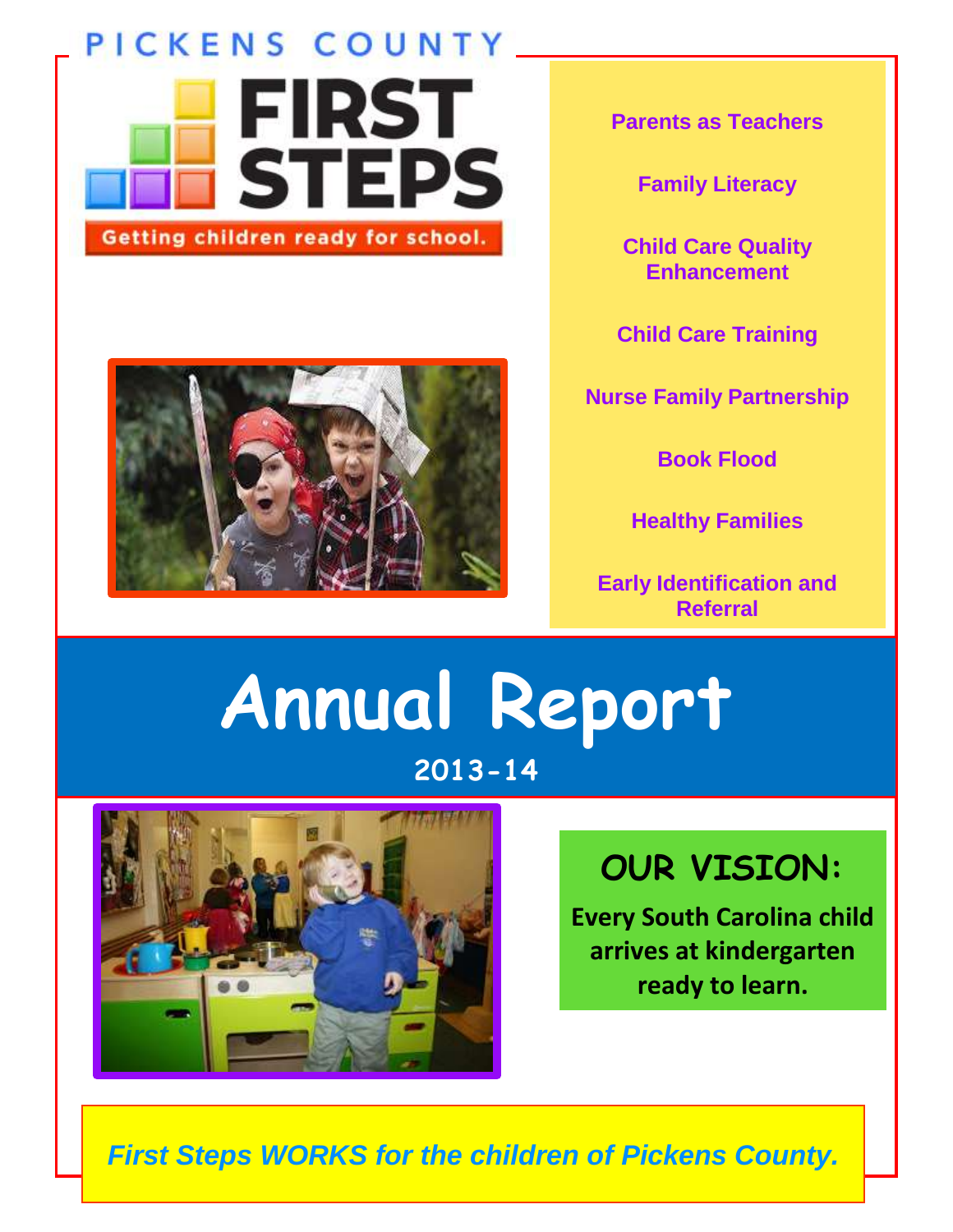

## **Who We Serve**

**First Steps serves children pre-birth to 5 years old and their families who are at risk of not being ready for school.**

> **Number of Pickens County children under 5: 5,999**

**Number of Pickens County children (under the age of 18) living in poverty: 4,882**

**Babies born each year in Pickens County to a mother without a high school diploma: 21%**

### **Our Programs**

**Parents as Teachers Family Literacy Child Care Quality Enhancement Child Care Training Nurse Family Partnership Book Flood Healthy Families Early Identification and Referral**

### **Our Results**

- **Over 1330 books distributed county wide**
- **Approximately 750 birth to age 5 children served**

# **Annual Report 2013-2014**

## **Early Experiences Matter**

Amity R. Buckner, Executive Director

As I reflect on the last 15 years in the life of Pickens County First Steps (PCFS), I am inspired by the extent of shared alliances we have been blessed to forge for the cause of improved early childhood care and education. Years of collaborative partnerships with the United Way of Pickens County, the School District of Pickens County, Prevent Child Abuse Pickens County, DSS, DHEC, Pickens County Library System, Tri-County Tech, Clemson University, and countless childcare centers are the value of Pickens County First Steps. Our alliance of sharing funding, research, service delivery, and best practice strategies has created the success stories. Pickens County First Steps continues to shine the spotlight on the gaps in services to children and together these partnerships have worked tirelessly to improve school readiness for our county's youngest learners.

We continue to improve quality of care in childcare centers countywide, increase literacy for thousands of at-risk four-year-olds, and increase parenting skills and interaction with numerous at-risk children and families. Our youngest programs, Early Steps Identification and Nurse Family Partnerships, continue to show strong outcomes and collaboration in our county. These programs coupled with our veteran programs are working—one child, one family at a time. Our committed focus remains on those of early experiences that affect the brain for decades to come.

I invite you to join Pickens County First Steps in advocacy for those whose voice is not always heard, those who don't get the opportunity to choose their family—our youngest learners, our future. Read a book, ask questions, listen, speak the truth, volunteer…show them they are valued. **Early Experiences Matter!**

Thank you for the privilege of serving as a voice for the least of these,

# Amity



Board Chair Edith Ley

Executive Director Amity Buckner

P.O. Box 1113

Central, SC 29631

**www.facebook.com/PCFirstSteps**

*Building brighter futures for South Carolina's youngest learners.*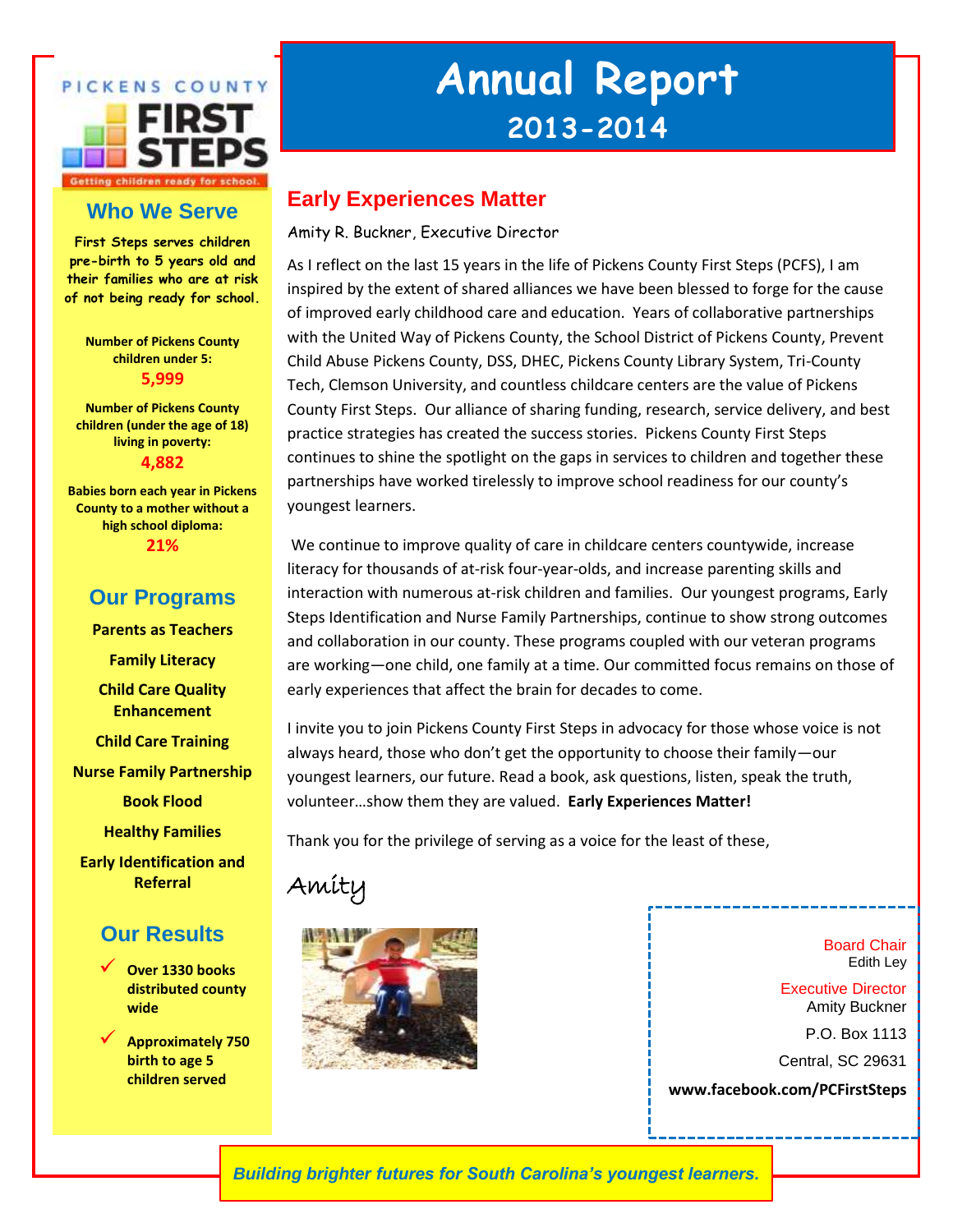

### **State Funds Leveraged in 2013-14\*: 31%**

*\*Percentage of state dollars matched by additional federal, private, and/or in-kind funds*

| 2013-14 Expenditures by Strategy      |           |            |            |              |           |                                     |
|---------------------------------------|-----------|------------|------------|--------------|-----------|-------------------------------------|
|                                       | State \$  | Federal \$ | Private \$ | $In-Kind$ \$ | Total \$  | % of 2013-14<br><b>Expenditures</b> |
| Parents as Teachers                   | \$93,131  | \$0        | 50         | \$16,374     | \$109,505 | 33%                                 |
| <b>Family Literacy</b>                | \$3,369   | \$0        | 50         | \$0          | \$3,369   | 1%                                  |
| <b>Book Flood</b>                     | \$23,105  | \$0]       | \$1,800    | \$0          | \$25,655  | 8%                                  |
| <b>Child Care Quality Enhancement</b> | \$33,612  | \$0        | \$1,500    | \$0          | \$51,982  | 16%                                 |
| <b>Healthy Families</b>               | \$40,123  | \$0        | 50         | \$6,849      | \$46,972  | 14%                                 |
| Early Identification and Referral     | \$22,855  | \$0        | \$26,683   | \$0          | \$50,288  | 15%                                 |
| Nurse Family Partnership              | \$0       | \$0        | \$25,000   | \$0          | \$25,000  | 7%                                  |
| Program Support                       | \$19,691  | \$0        | \$5,500    | \$0          | \$25,191  | 8%                                  |
| Administrative Support                | \$14,542  | \$0        | 50         | \$0          | \$14,542  | 4%                                  |
| TOTAL EXPENDITURES                    | \$250,428 | \$0        | \$60,483   | \$23,223     | \$334,134 |                                     |

## **2013-14 Expenditures by Strategy**

*Unaudited numbers for the period July 1, 2013 through June 30, 2014*

*Support Pickens County First Steps today through a tax-deductible donation!*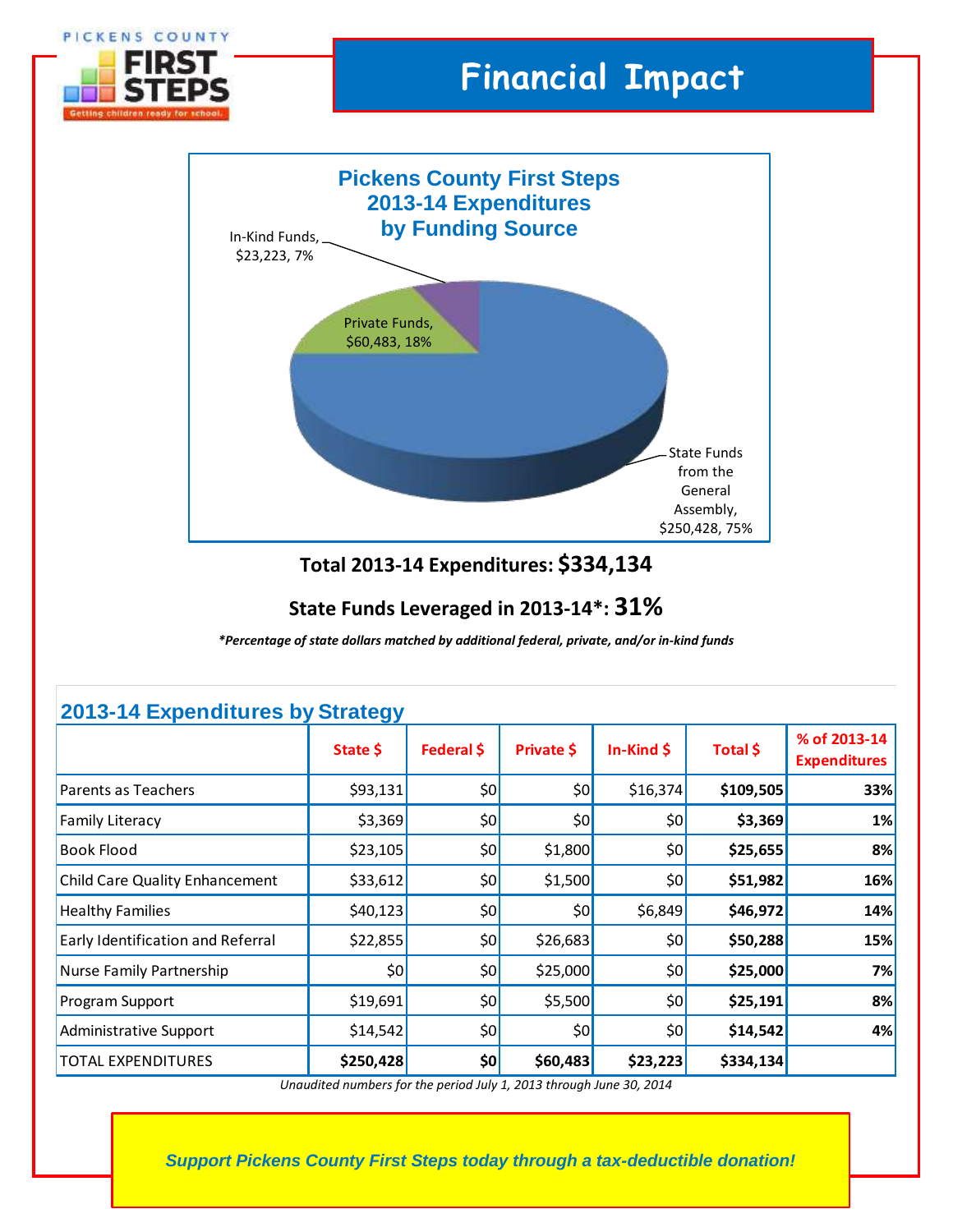#### PICKENS COUNTY



# **Community Impact**

## **Play: Where Learning Begins**

#### **Week of the Young Child 2014**

This year our county adopted the theme "Play: Where Learning Begins" for our Week of the Young Child! Child development research shows that play is important to all aspects of a child's development, including

the development of language and literacy. It is through play that children discover language and learn to communicate.

Play is a freely chosen process that children engage in based on their prior knowledge, values and skills. It a natural process that promotes lifelong physical, socio-emotional and cognitive skills. Play is child chosen, spontaneous and creative! It can stop as unexpectedly as it began. Adults may come up with ideas of play but a child will only accept what will meet his/her needs or passions.



Even babies can engage in play! Allowing babies to interact with their environment allows them the opportunity to find out details about the smell, taste, feel and weight of a certain material. This type of play fosters further development in decision making, concentration and mobility.

"Ring around the Rosy" is a great musical game to play. Music supports important brain connections. It naturally provides opportunities to practice patterns, math concepts and symbolic thinking skills.

# Play is a child's work!

# **Thank you to our partners!**

## **Funding Support**

**State of South Carolina:** \$250, 428 (*through South Carolina First Steps*)

**United Way of Pickens County**: \$41,083.93 for Early Steps Identification

Nurse Family Partnerships

### **In-Kind Support**

School District of Pickens County Prevent Child Abuse Pickens County Pickens County First Steps Board Members Children's Services Council of Pickens County SafeKids Upstate Family Connections Child Care Resource and Referral Pickens County Library System

*Support Pickens County First Steps today through a tax-deductible donation, or volunteer!*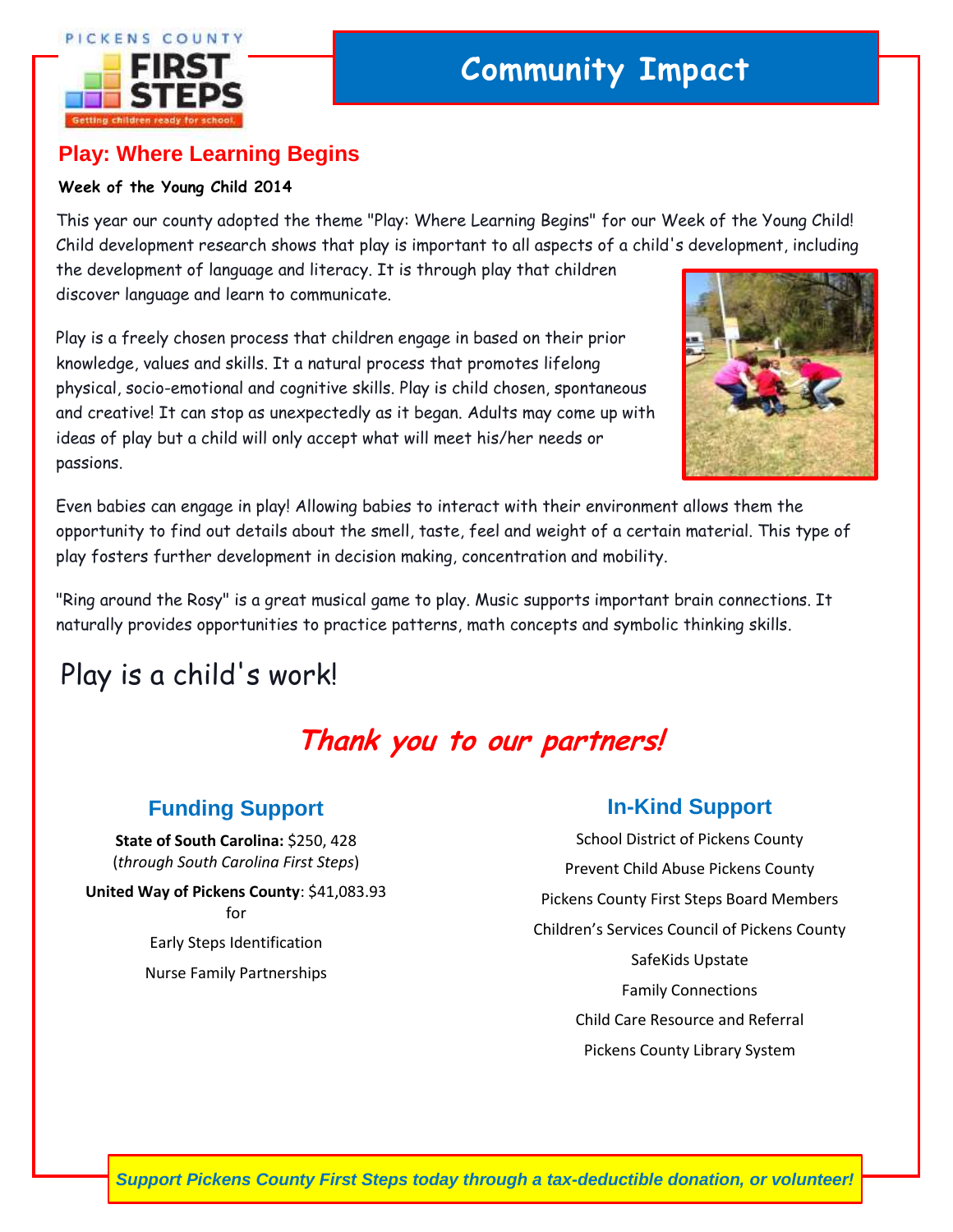

## **Writing in a New Chapter!**

Asia's story, Parenting and Family Literacy

Meet Asia. She has overcome many obstacles in her lifetime. She first came to the Parenting and Family Literacy program at the School District of Pickens County as an infant with her own young mother. She returned 18 years later as young mother with a myriad of obstacles in her way to achieving her goals. Her son spent his first 6 months of life in the NICU; even during this time Asia attended classes and completed home visits. Asia followed through with her home visits by completing her parent/child activities with



Jayden in the NICU. Jayden came home from the NICU with the support of multiple therapy interventions as well as a continuous feed G-tube. Asia ensured that Jayden received all his therapies and met all his therapy goals, all the while serving as the primary caregiver for her own mother. Amidst all these responsibilities, Asia held down a job. She graduated within six months of entering the Family and Parenting Program in December of 2013.

During her time at the Family and Parenting Program, Asia also earned her National Readiness Certificate and participated in the Palmetto Youth Connections. Upon graduation, she entered the CNA program at Tri-County Technical College and received her CNA certification. Asia is now working part-time as a CNA and taking classes to become a Registered Nurse!

Asia needed someone to meet her where she was, someone to love her, someone to support and someone to encourage her along the way. She needed someone to be proud of her. She wanted to change the patterns of the past, to turn the page on her family's history of struggle. She found all she needed at the Parenting and Family Literacy Program.

Asia is currently experiencing the fruits of her hard work, dedication and persistence. She embodies the goals of the Parenting and Family Literacy Program as well as those of Pickens County First Steps. Watching Asia realize her hopes and dreams was a proud moment for all of us in Pickens County. Because of your support, the day Asia graduated, she began a new chapter in her family's history.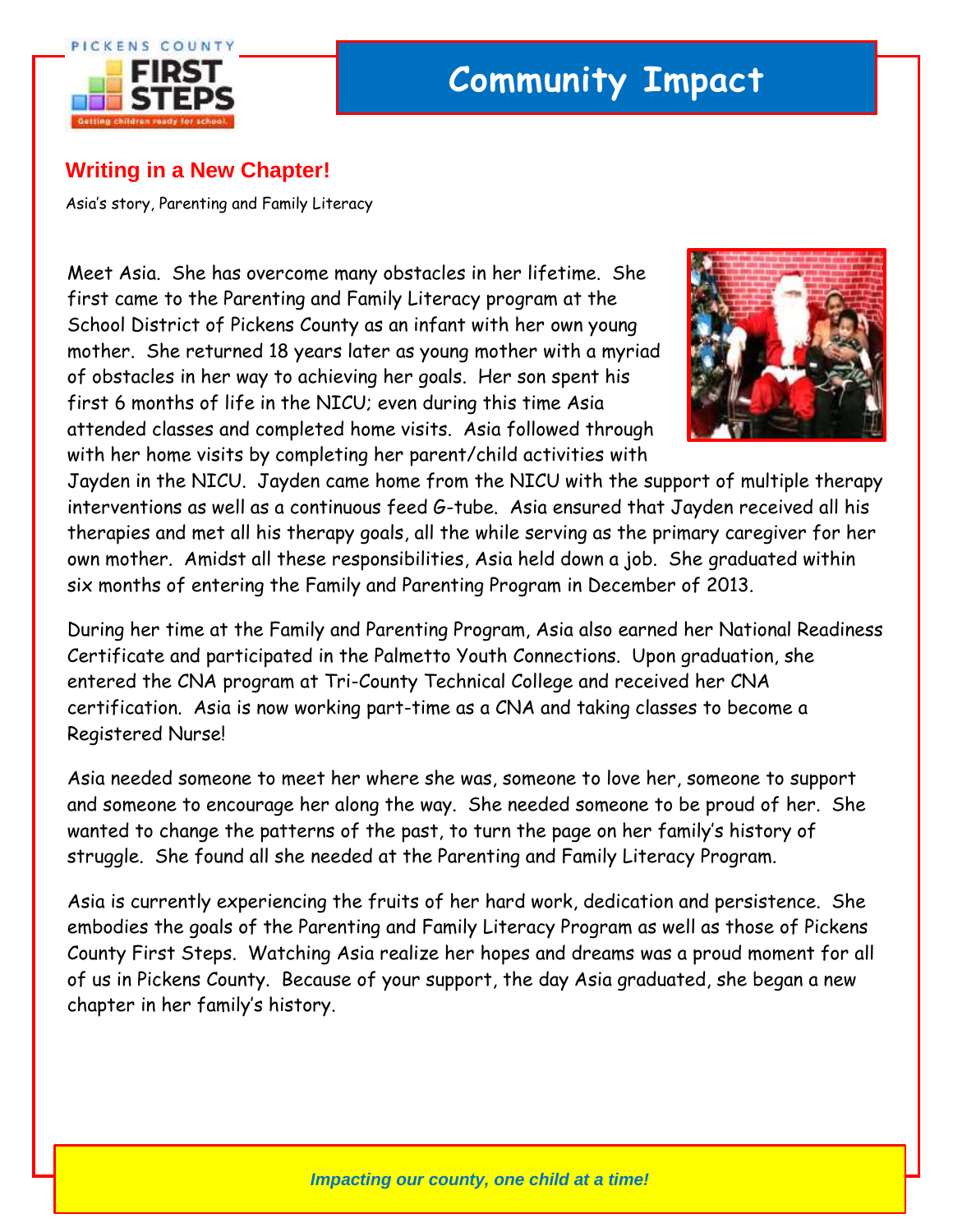

# **Parents as Teachers**



#### **Parents play an irreplaceable role in their child's development.**

## **Program Description**

The Parents as Teachers (PAT) model is an evidence-based early childhood home visiting framework for families with children prenatal through kindergarten entry that builds strong communities, thriving families and children who are healthy, safe and ready to learn. PAT services include:

- 1. **Personal Visits** minimum twice monthly in the client's home
- 2. **Group Connections** with other PAT families at least monthly
- 3. **Screenings and Assessments** to identify issues early
- 4. **Resource and Referral Network** connecting families to needed resources
- Our PAT program:
	- **Increases parent knowledge of child development and improves parenting practices**
	- **Provides early detection of developmental delays and health issues**
	- **Prevents child abuse and neglect**
	- **Increases children's school readiness and school success**

**Pickens First Steps serves families in greatest need. Among our PAT families:**

#### 93% **… live in poverty**

100% **… didn't graduate high school**

40% **… were teen parents**



## **PAT by the Numbers 2013-14**

|                                               | <b>Families Served</b>   | 35  |
|-----------------------------------------------|--------------------------|-----|
| Children Served                               |                          | 39  |
|                                               | <b>Total Home Visits</b> | 758 |
| <b>Hours Spent Serving</b><br><b>Families</b> |                          | 768 |
|                                               |                          |     |

#### **This year, our Parents as Teachers program:**

- **Averaged 2.5 monthly home visits per family**
- **Identified and addressed 4 potential developmental delays**

. . . . . . . . . . . . . . . . . .

- **Improved parenting practices by an average of 41%**
- **Improved literacy skills an average of 98% in children served, 79% in adults served**
- **Connected 100% of families served to community resources through appropriate referrals**

## **Thank you to our partners!**

**School District of Pickens County Family Literacy**

**Prevent Child Abuse Pickens County**

**UW Childcare Resource and Referral**

**SafeKids Upstate**

**s**

#### **Pickens County First Steps**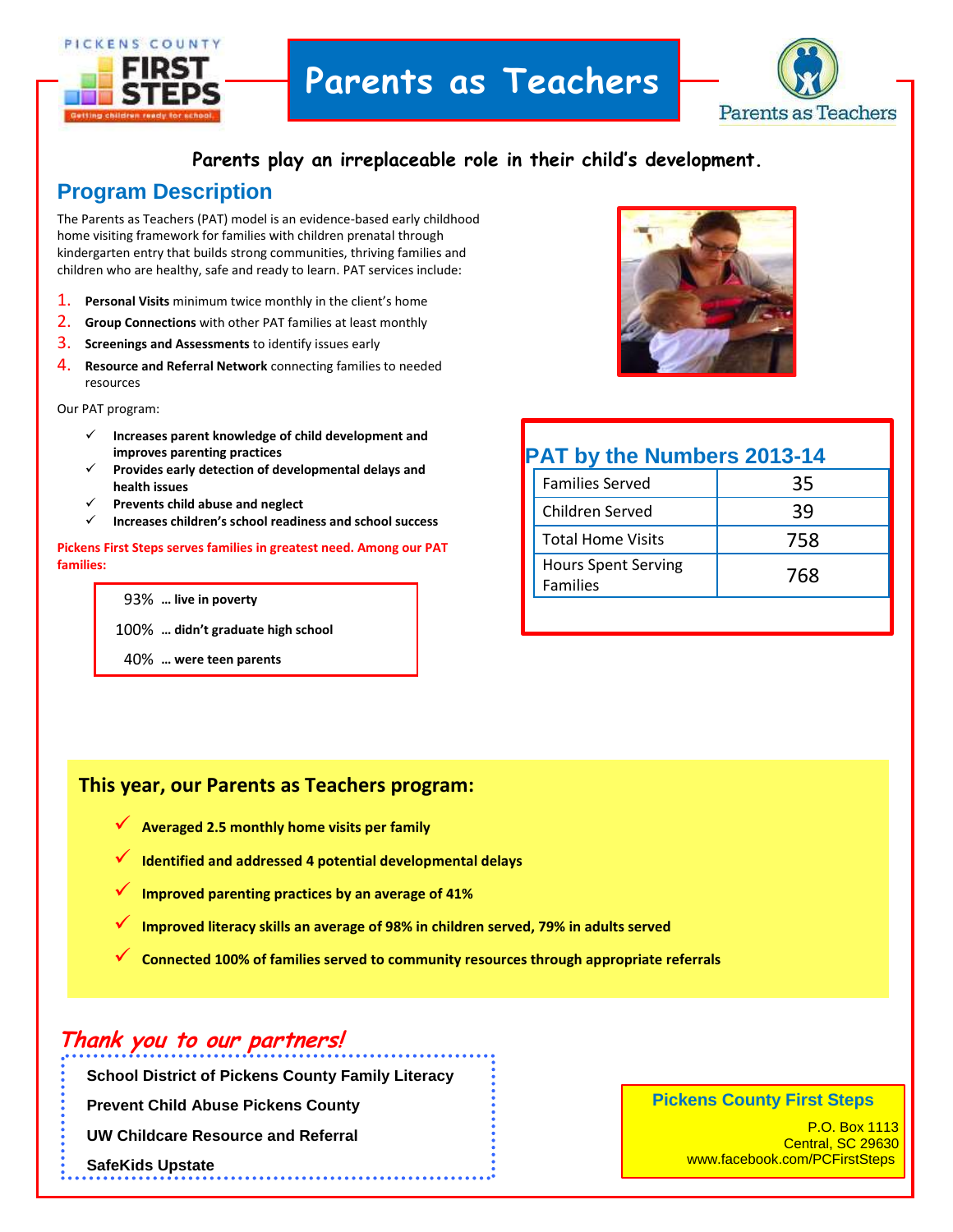

# **Family Literacy**



### **Parents are their child's first teachers.**

### **Program Description**

Comprehensive famil[y literacy](http://en.wikipedia.org/wiki/Literacy) services provide [a holistic,](http://en.wikipedia.org/wiki/Holism) fully integrated, family-focused approach, providing parents and children most in need of improving their literacy skills with intensive, frequent and long-term educational and non-educational services. Family literacy services integrate all of the following:

- 1. [Adult Education](http://en.wikipedia.org/wiki/Adult_Education)
- 2. Child Education
- 3. Parent Education
- 4. Interactive Parent/Child Activities

Our family literacy program:

- **Helps parents of young children increase their education levels**
- **Provides English language instruction for parents**
- **Teaches parents how to support their child's literacy and overall development**
- **Provides quality early learning experiences for children 0-5 while their parents attend adult education**

**Pickens County First Steps serves families in greatest need. Among our family literacy program families:**

#### 93% **… live in poverty**

100% **… didn't graduate high school**

32% **… enrolled in our program with less than an eighth grade education**



#### **Family Literacy by the Numbers 2013-14**

| <b>Adults Served</b>                                         | 35   |
|--------------------------------------------------------------|------|
| Children Served                                              | 39   |
| <b>Adult Education Hours</b><br>Offered                      | 642  |
| Early Childhood Education<br>Hours Offered                   | 1400 |
| <b>Parenting Education Hours</b><br>Offered                  | 1800 |
| Number of adults that<br>achieved their HS diploma<br>or GFD |      |

#### **This year, our Family Literacy program:**

- **Increased the education levels of participating parents by an average of 4.1 grade levels in reading**
- **Increased the education levels of participating parents by an average of 3 grade levels in math**
- **ESL parents achieved an average gain of 81% in their English language skills**
- **Connected families to other community resources**

## **Thank you to our partners!**

**School District of Pickens County Family Literacy**

**Prevent Child Abuse Pickens County**

**United Way of Pickens County**

#### **Pickens County First Steps**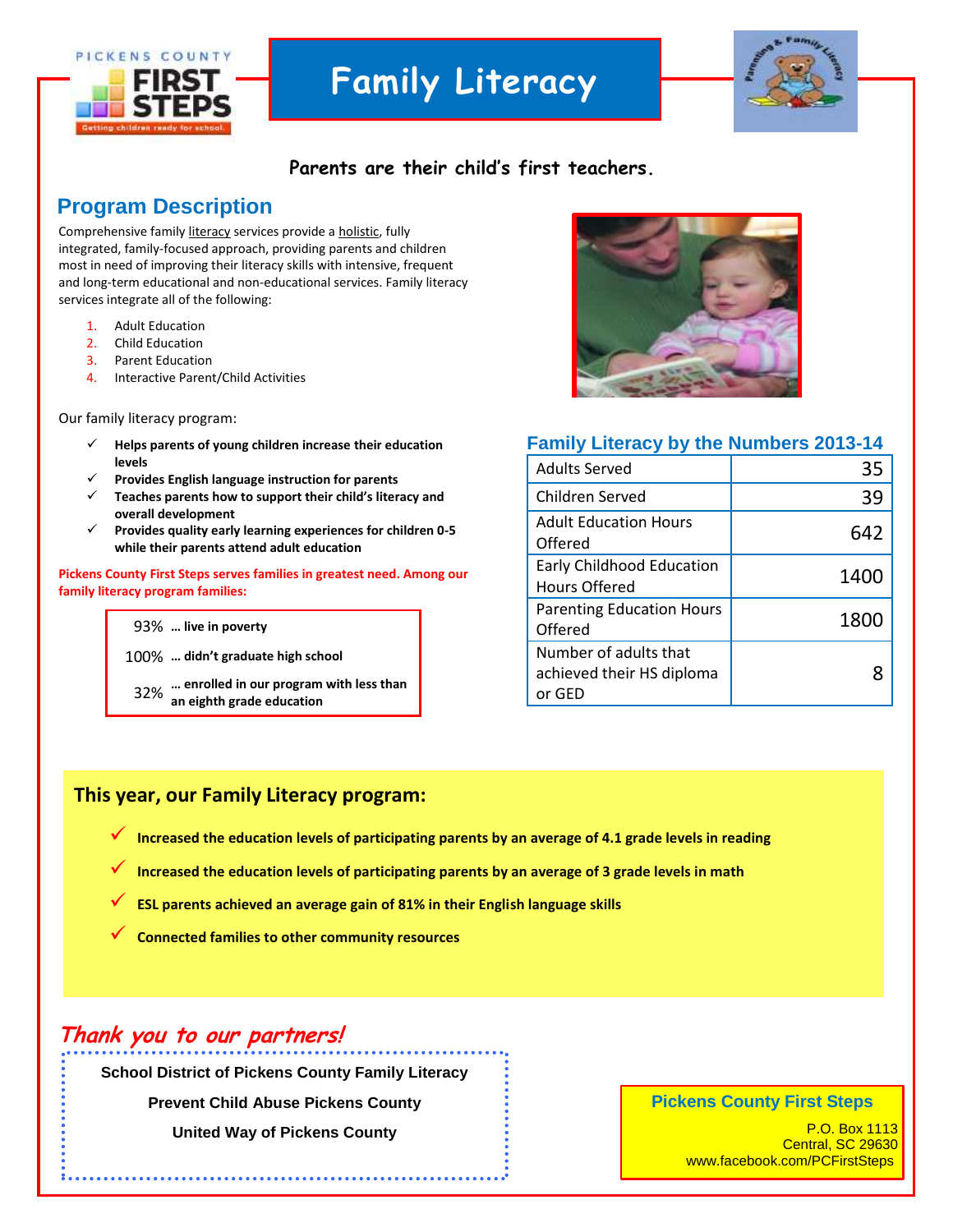

# **Child Care Quality Enhancement**

**In order to thrive, children need nurturing, responsive relationships and a supportive learning environment, both within and outside the home.**

## **Program Description**

For infants, toddlers and preschoolers, the quality of care they receive is crucial to their healthy development and eventual readiness for school. Child care providers strive to provide that type of quality care, but often lack the resources that are commonly available to publicly-funded early childhood programs, such as educational materials, on-site professional development, and other support.

**First Steps' Child Care Quality Enhancement (QE) is intended to produce measurable improvements in the quality of care provided to young children.** Participating child care providers must serve a significant percentage of at-risk children, and are selected through a competitive process that requires a strong level of commitment to the QE process.

#### Program Components

- 1. On-site Technical Assistance (TA) at least twice monthly
- 2. Equipment and materials funding
- 3. Integration with locally available training, provided by First Steps and other partners
- 4. Workforce Development
- **5.** Coordination with community partners
- 6. Pre/post assessments of the classroom environment and teacher-child interaction, using nationally-recognized observational tools for infant/toddler and preschool settings (ITERS,ECERS,FCCERS)

**So many things we didn't know, but now we do! Thanks Betsy**!

-Redell

#### **QE by the Numbers, 2013-14**

| <b>Child Care Providers</b><br>Served                        |     |
|--------------------------------------------------------------|-----|
| Number of TA Visits<br>Provided                              | 430 |
| Number of Children 0-5<br>Enrolled in Provider<br>Classrooms | 112 |



#### **This year, our Quality Enhancement program:**

- **Provided 338 hours of technical assistance to child care providers**
- **Provided \$3,000 in materials grants to participating child care providers**
- **Improved quality of care in two county childcare centers**

## **Thank you to our partners!**

#### **Playhouse Pals**

**Little Lights CDC**

**United Way of Pickens County**

#### **Pickens County First Steps**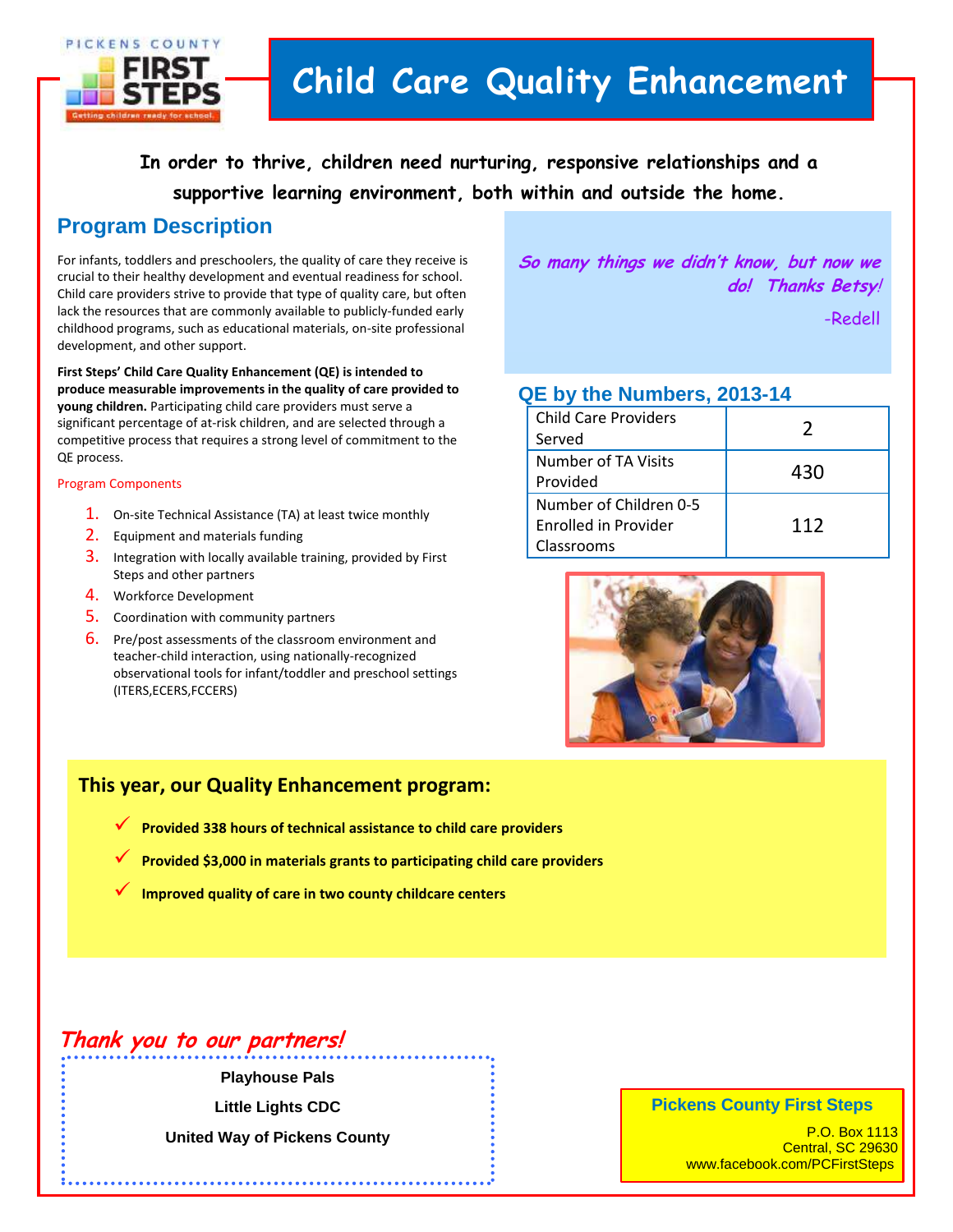

**Those who care for young children need high-quality, accessible, affordable professional development.**

## **Program Description**

Efforts to improve the quality of child care must include providing affordable, high quality training that meets the needs of the local child care workforce.

First Steps-sponsored training is certified through the SC Center for Child Care Career Development and includes topics in the areas of nutrition, health and safety, curriculum, child guidance, professional development and program administration. Best practices in training include not only the training, but also follow-up with supported practice in the classroom.

> **Child Care Training Sponsored by Pickens County First Steps, 2013-14**

| Topic:                        | Sessions: |
|-------------------------------|-----------|
| Curriculum                    | 5         |
| <b>Growth and Development</b> | 5         |
| <b>Child Guidance</b>         |           |

Amity's trainings are always relevant to my classroom needs. We love her prizes!

-Marie

### **Training by the Numbers, 2013-14**

| <b>Total Training Attendance</b>                   | 167 |
|----------------------------------------------------|-----|
| Child Care Teachers and<br><b>Directors Served</b> | 59  |
| <b>Number of Training Hours</b><br>Offered         | 25  |



#### **This year, our Training program provided:**

- **59 early childhood staff attended high quality trainings**
- **19 hours of certified training and 6 hours of registered training**
- **100% of contracted center's staff met annual re-certification requirements**
- **435 follow-up visits with training participants to help put training into practice**

## **Thank you to our partners!**

**Pickens County childcare centers United Way of Pickens County Pickens County Library System**

#### **Pickens County First Steps**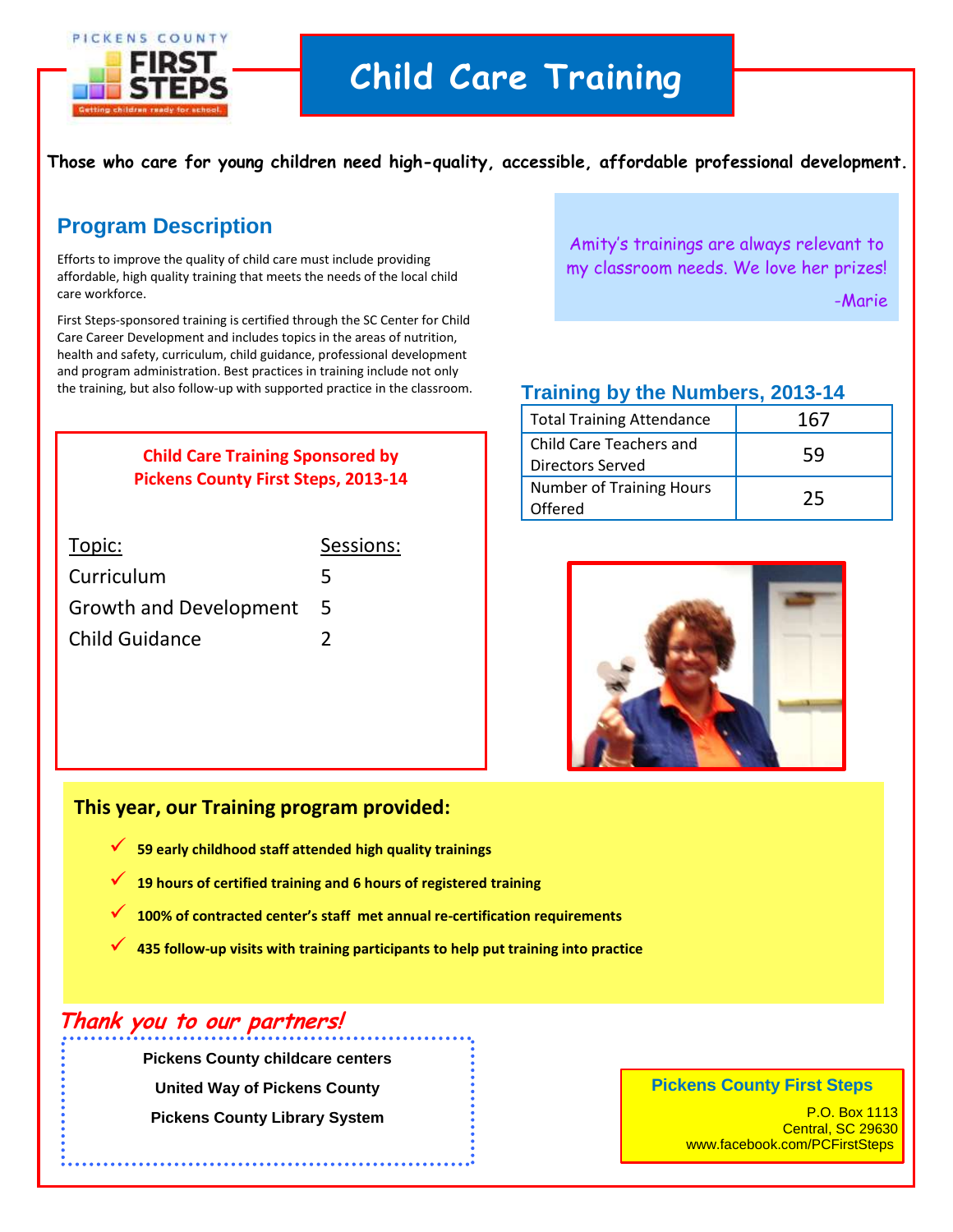



**Helping vulnerable first-time moms empowers them to achieve a better life for themselves and their children.**

vulnerable first-time moms and their babies. Through ongoing<br>hame visite from nazistaned numes, low income, first time mag Nurse-Family Partnership (NFP) helps transform the lives of home visits from registered nurses, low-income, first-time moms receive the care and support they need to have a healthy pregnancy, provide responsible and competent care for their children, and become more economically self-sufficient. From pregnancy until the child turns two years old, Nurse-Family Partnership Nurse Home Visitors form a much-needed, trusting relationship with the first-time moms, instilling confidence and empowering them to achieve a better life for their children – and themselves.

In Pickens County, Nurse-Family Partnership is implemented through Greenville Health System in partnership with Greenville and Oconee County First Steps.

**Pickens County First Steps serves families in greatest need. Among our NFP families:**

88% ...**Medicaid clients**

55% ...**under age 20**

PICKENS COUNTY

55% ...**no high school diploma at intake**

**My nurse helped me set goals and see that I could do so many other things.** -Vanessa

### **NFP by the Numbers, 2013-14**

| Children Served                 |  |
|---------------------------------|--|
| <b>First Time Moms Enrolled</b> |  |

#### **This year, our NFP program:**

- **94.5% of our clients delivered healthy, typical (6lbs. or higher) birth weight babies**
- **100% of children participating have been regularly screened for developmental delay**
- **100% of children participating are growing developing and being immunized regularly**
- **85% of mothers enrolled reported employment or enrollment in job training programs**

## **Thank you to our partners!**

**School District of Pickens County Prevent Child Abuse Pickens County United Way of Pickens County Pickens County DSS Pickens County DHEC**

#### **Pickens County First Steps**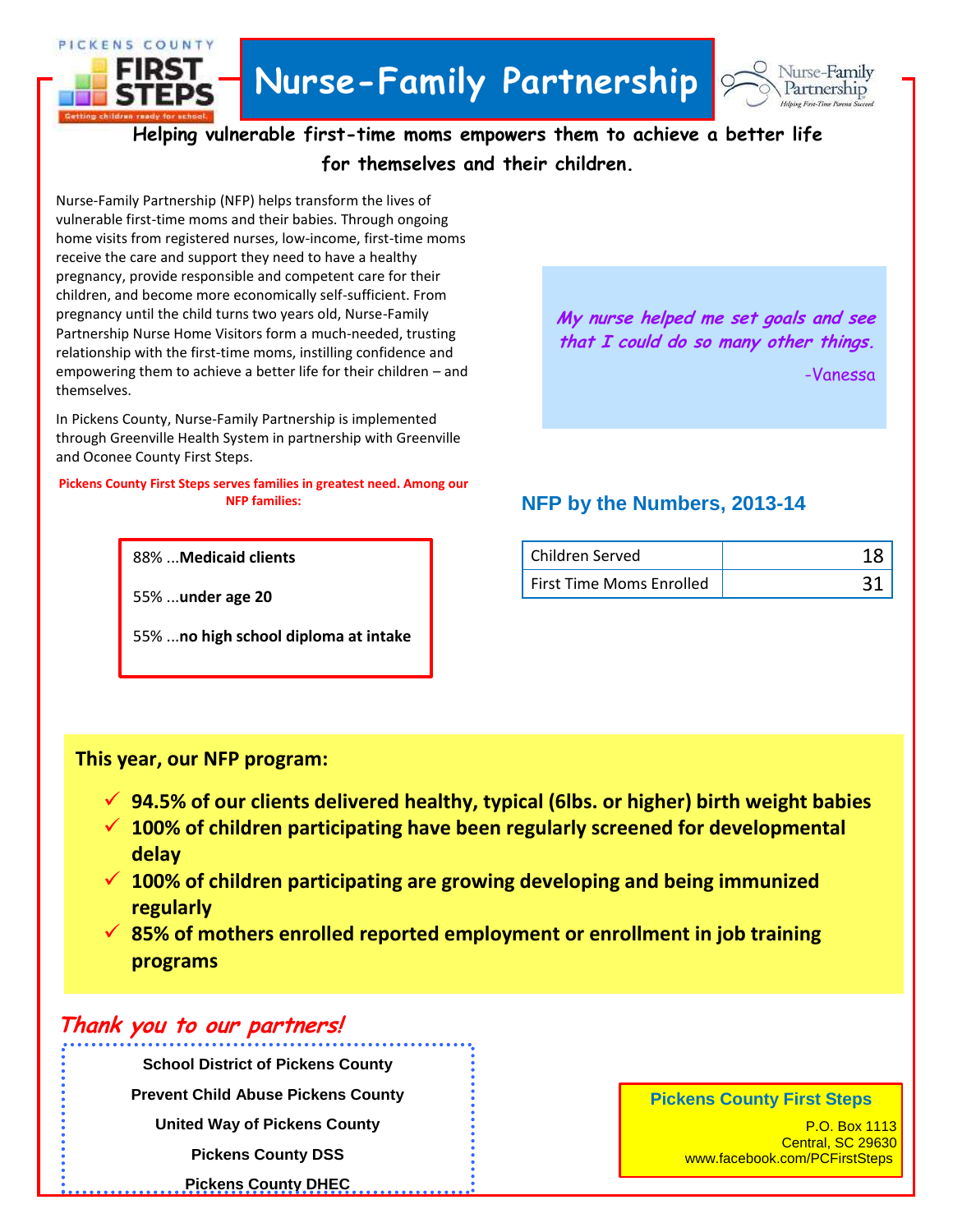

# **BOOK FLOOD Book Flood**

**"When I say to a parent, "Read to a child", I don't want it to sound like medicine.**

**I want it to sound like chocolate. " - Mem Fox**

## **Program Description**

Book Flood is a literacy model designed to enhance book exposure, increase shared reading time at home as well as develop, enhance and increase literacy awareness skills in a home/school collaboration all the while fostering a love of reading. It is implemented in the public 4K classrooms in the School District of Pickens County.

Age-appropriate books are distributed by rotation among 4K teachers/providers in the county. Students take home a different book each school night to read with a family member.

**Pickens First Steps serves families in greatest need. Among our 4K families:**

100% **… live in at risk situations**

- 60% **… have limited literacy exposure**
- 10% **… had developmental delays**

### **I love getting a new book every day and reading with Mommy**!

-Christian, age 4

### **Book Flood by the Numbers, 2013-14**

| Children Served | 435 |
|-----------------|-----|
|                 |     |

#### **This year, our Book Flood program:**

- **95% of families reported increased reading aloud time-average increase of 24 hours per month**
- **85% of teachers reported increased reading skills**
- **93% of families observed reading skills**

## **Thank you to our partners!**

**School District of Pickens County United Way of Pickens County**

#### **Pickens County First Steps**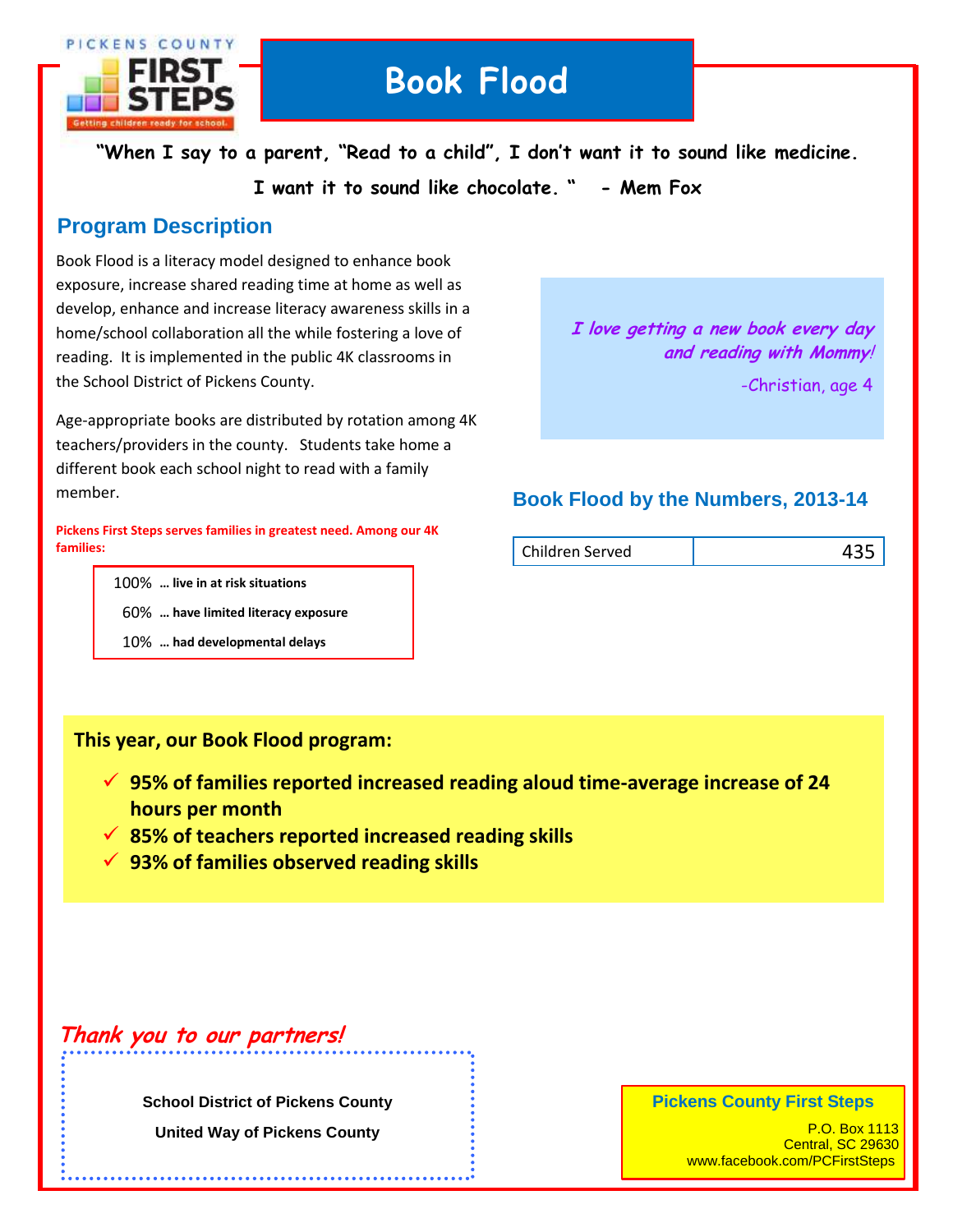PICKENS COUNTY



# **Healthy Families**

**Parents can be supported by Programs to Ensure the Path to School Readiness.**

## **Program Description**

Healthy Families is an evidence-based early childhood home visitation framework for families with children prenatal through kindergarten. By design it builds strong communities, thriving families and children who are healthy, safe and ready to learn.

Healthy Families is based on 12 critical elements derived from more than 30 years of research. To ensure program effectiveness when working with families. These critical elements are operationalized through a series of best practice standards that provide a solid structure for quality yet offer program flexibility to design services to specifically meet the needs of their families and communities.

Our Healthy Families program includes:

- **1. Personal Visits** minimum twice monthly in the client's home
- **2. Group Connections** with other HF clients
- **3. Screenings and Assessments** to identify concerns early
- **4. Resource and Referral Network** connecting families to needed resources

#### **Pickens First Steps serves families in greatest need. Among our 26 families:**

92% **… live in poverty**

74% **… didn't graduate high school**

75% **…teen mothers**

#### **This year, our Healthy Families program:**

- **Increased parent knowledge of child development by an average of 65%**
- **Identified and addressed 4 potential developmental delays**
- **Improved parenting practices by an average of 35%**
- **Connected 100% of families served to community resources through appropriate referrals**

## Thank you to our partners!

**Pickens County DSS**

**SafeKids Upstate**

**United Way of Pickens County**

**Help Me Grow**

### **Healthy Families by the Numbers, 2013-14**

| Children Served        |  |
|------------------------|--|
| <b>Families Served</b> |  |
| <b>Home Visits</b>     |  |

#### **Pickens County First Steps**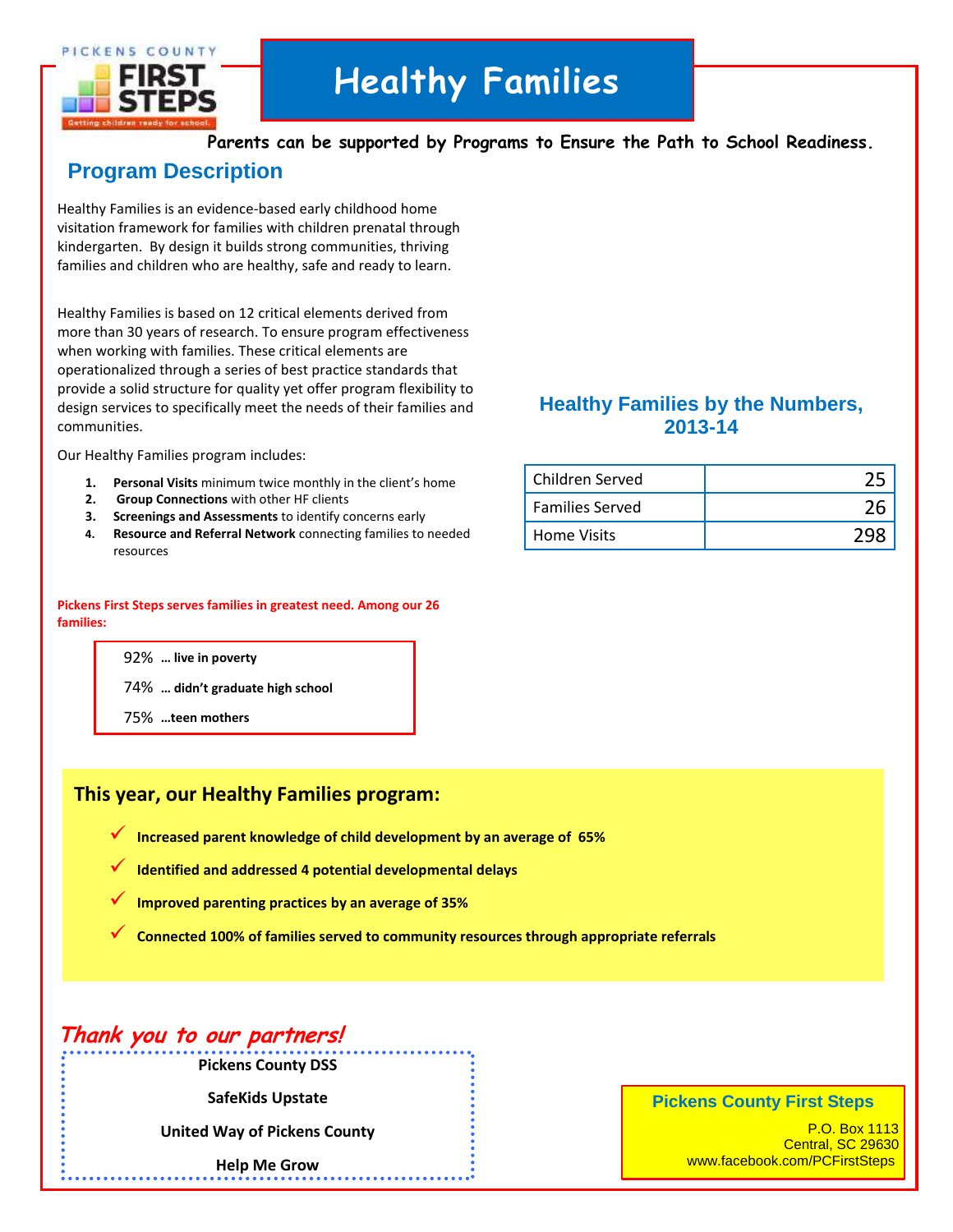

# **Early Identification and Referral**

## **Program Description**

Early Identification and Referral's goal is to find children early, accurately and to refer them for services to BabyNet (IDEA Part C) or the School District of Pickens County (IDEA Part B) determined by age of the child. Service delivery is primarily through childcare centers in the county where 60% of the children under age five play and learn each weekday.

Seventeen percent of children under the age of 18 are affected by developmental, behavioral or learning disability. Birth to age three is the most critical time in a child's development. Early detection of developmental delay is imperative to achieving school readiness.

Our Early Identification and Referral program, Early Steps Identification (ESI) includes:

- 1. On-site observation and screening of children of concern in all childcare centers in our county.
- 2. Refer children who screen positive for potential delay to either BabyNet of the School District of Pickens County
- 3. Provide technical assistance when needed to families and childcare center professionals
- 4. Provide direct service to children non-eligible for BabyNet services through the Children's Services Council of Pickens County (CSCPS)
- 5. Refer families to appropriate community resources to enhance their capacity to care for their child(ren)

#### **This year, our ESI program:**

- **100% of children screened were appropriately referred**
- **5 children have received early intervention therapy services through the CSCPC**
- **100% of children served have shown improved development**

## **Thank you to our partners!**

| <b>BabyNet</b>                           | <b>Meyer Center</b>      |
|------------------------------------------|--------------------------|
| <b>Ahead Start</b>                       | <b>Pickens BDSN</b>      |
| :Aging with Flair                        | <b>Help Me Grow</b>      |
| United Way of Pickens County             | <b>Family Connection</b> |
| <b>School District of Pickens County</b> |                          |
| Pickens County childcare centers         |                          |



### **ESI by the Numbers, 2013-14**

| Children Served       |        |
|-----------------------|--------|
| Children Referred     |        |
| Materials Distributed | 11 N A |

#### **Pickens County First Steps**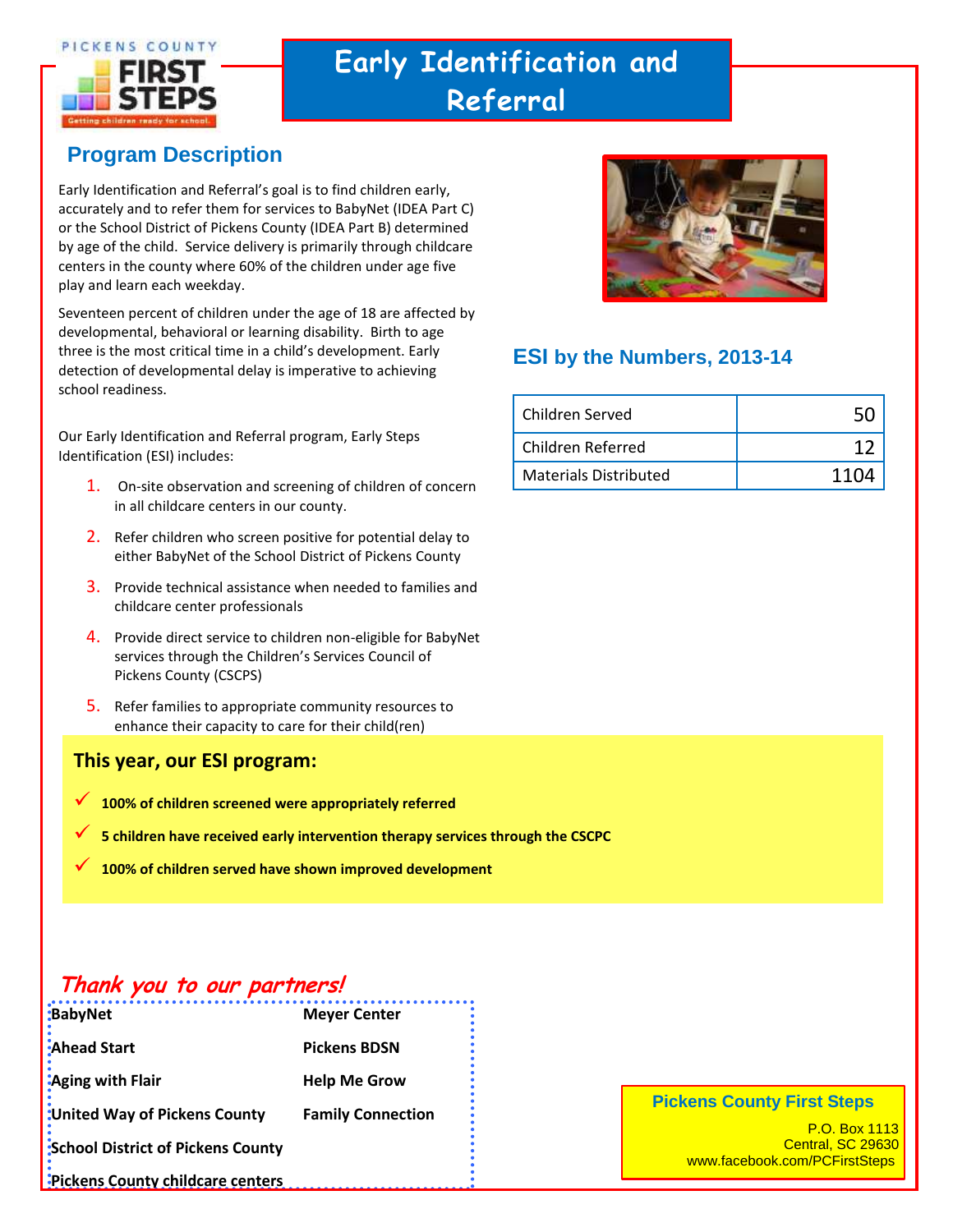

## **Children's Services Council of Pickens County**

**An intentional alliance of county agencies serving children prenatal to age 5 and their families**

Half a decade ago PCFS and its board embarked on an early childhood collaborative, partnering with United Way of Pickens County and Prevent Child Abuse Pickens County, mobilizing countless advocates for early childhood. This collaborative partnership has blossomed into an alliance that is effectively reaching families, connecting them to community resources, eliminating gaps in services and empowering. The Children's Services Council of Pickens County has worked to disseminate information and educate local community resources about the needs our county's youngest learners. Young families have received guidance to appropriate, necessary resources for their children through this significant alliance. Most notable is our Early Intervention grant, made possible by United Way Community Impact dollars, that provides early intervention services (family training, speech/language) needed for school success to 10 non-BabyNet, non-Medicaid eligible children. The impact of these early connections will continue to impact our county for years to come as these young learners enter school ready to learn!

## **Pickens County First Steps Partnership Board, 2013-14**

| <b>Name</b>         | <b>Position</b>                                       | <b>Board Category</b>            |
|---------------------|-------------------------------------------------------|----------------------------------|
| Bowling, Mandy      | <b>Childcare Director</b>                             | Childcare                        |
| Brock, Christinia   | Parent Educator, School District of Pickens County    | <b>Family Education</b>          |
| Brown, Diane        | Retired Educator/Administrator                        | Legislative Appointment          |
| Childers, Susan     | Teacher, School District of Pickens County            | Pre-K Educator                   |
| Clamp, Harriett     | Retired Educator/Administrator                        | Early Childhood                  |
| Ducworth, Julie     | <b>Renewal Committee</b>                              | Non-profit                       |
| Harrison, Nikita    | Director DSS/Renewal Committee                        | <b>DSS Representative</b>        |
| Hays, Erika         | Guidance Counselor, School District of Pickens County | Family                           |
| Hicks, George       | Family Advocate, SHARE Head Start                     | <b>Head Start Representative</b> |
| Hopkins, Sheryl     | DHEC site manager                                     | <b>DHEC Representative</b>       |
| Howard, Lisa        | Teacher, School District of Pickens County            | Pre-K Educator                   |
| Jacks, Lyle         | Pediatric TEAM Center/Renewal Committee               | <b>Healthcare Provider</b>       |
| Kastner, Susan      | Parent & Family Partner, Family Connection            | <b>Healthcare Provider</b>       |
| Kelley, Tammy       | Children's Librarian, PC Library System               | Library Representative           |
| Ley, Edith          | Retired Librarian/Chair                               | Faith                            |
| Morris, Gloria      | Director, The Parenting Place                         | Non-profit                       |
| Steadham, Cheryl    | Director Parenting & Family Literacy, SCPC            | School District Representative   |
| Snipes, Daby        | SafeKids Upstate                                      | Early Childhood                  |
| Weinmueller, Teresa | Teacher, School District of Pickens County            | Non-Profit                       |
| Wiley, Carol        | <b>Retired Educator</b>                               | Legislative Appointment          |

*Support Pickens First Steps today through a tax-deductible donation, or volunteer!*